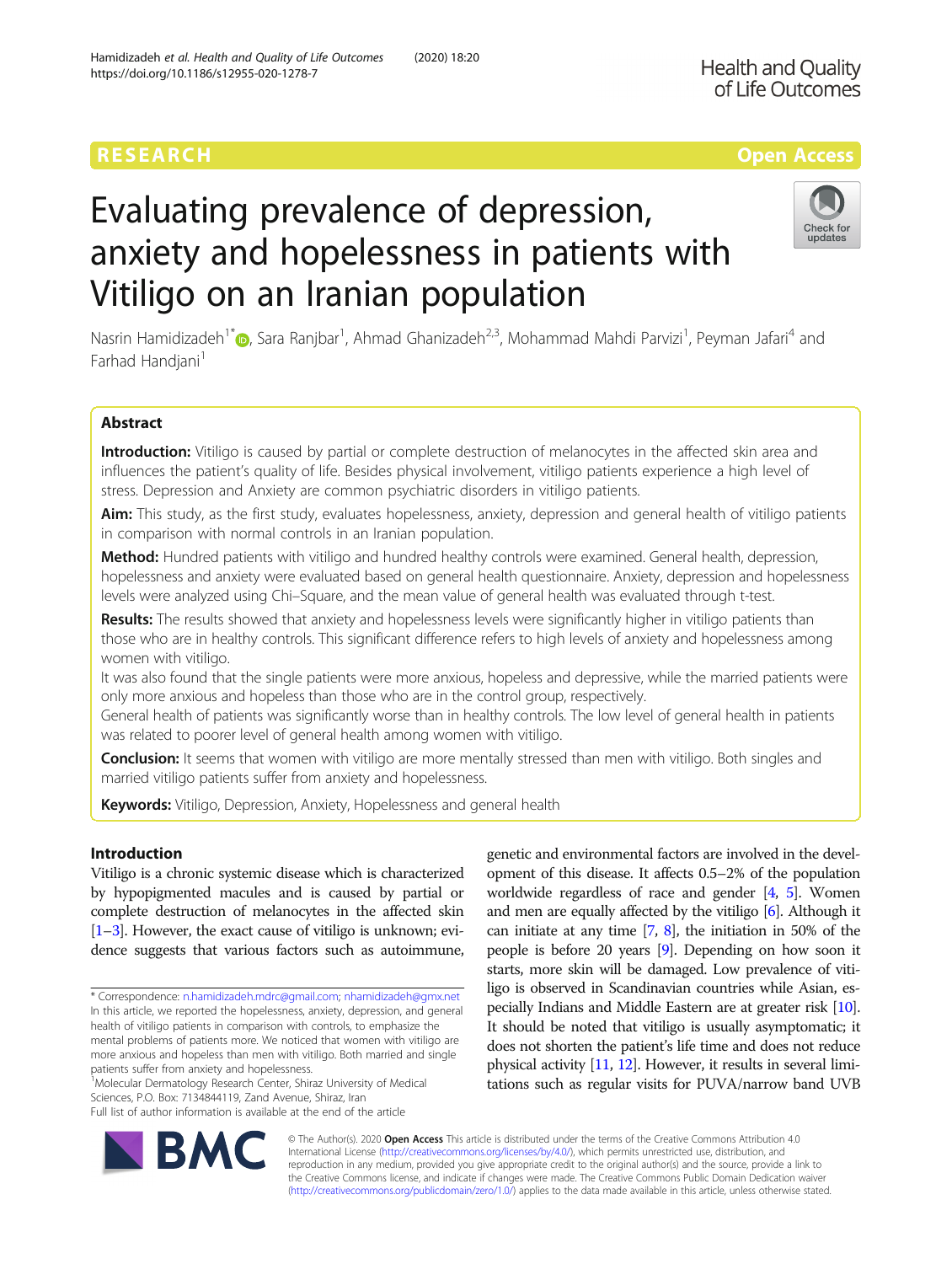therapy, immunosuppressive therapies and risk of carcinogenesis with phototherapy.

Although vitiligo is not contagious, its effect on quality of life is related to psychological problems such as low self-esteem, embarrassment, negative effect on sexual relations, social isolation and experiencing vitiligo-related discrimination [\[13](#page-5-0)–[15](#page-5-0)]. Therefore, it becomes a barrier for seeking job and marriage; and social stigma and suicidal ideation have been also reported [\[16](#page-5-0)].

Vitiligo patients experience a high level of stress and psychiatric disorders in addition to physical involvement. Depression, anxiety, suicidal thoughts, suicidal attempts, embarrassment, social problems, discomfort, cognitive impairment, embarrassment, and physical limitation were reported in vitiligo patients [\[17,](#page-5-0) [18](#page-5-0)]. For this reason, vitiligo influences the patients' quality of life; so, related psychiatric disabilities should not be underestimated [\[19](#page-5-0)].

Furthermore, the prevalence of depression has increased in Europe, Asia, Africa, and the Middle East in the recent years [[20](#page-5-0)].

The present study evaluated hopelessness, anxiety, depression and general health of vitiligo patients who were attended in the phototherapy center at Faghihi Hospital. Meanwhile, considering the fact that vitiligo causes and related psychological disorders vary in different societies; psychological problems of patients with vitiligo were investigated in Shiraz.

For this purpose, general health, depression, hopelessness and patients' anxiety were evaluated based on General Health Questionnaire-28 (GHQ-28) [\[21](#page-5-0)], Beck's Depression Inventory [\[22](#page-5-0)], Beck Hopelessness Scale [[23](#page-6-0)] and Beck Anxiety Inventory [\[24](#page-6-0)], respectively.

## Method

This study was conducted at Molecular Dermatology Research Center which is affiliated to Shiraz University of Medical Sciences and Dermatology Clinic of Faghihi Hospital in Shiraz during one and a half year.

Vitiligo patients, who referred dermatology clinic and were being treated with phototherapy, were randomly allocated to case and control group based on black permutation design.

All patients of both genders, who were at least 18 years old, without any serious mental and physical disability, and those who consented to participate were enrolled in this study [\[17](#page-5-0)]. The sample size was estimated based on the mean score (standard deviation) of Beck's depression inventory. The sample sizes was calculated according to previous studies between vitiligo patients [[25](#page-6-0)] and healthy subjects (control group), respectively [[26,](#page-6-0) [27\]](#page-6-0). Finally, 100 patients and 100 healthy controls were enrolled in the study. Based on error rate of type I and according to formula:  $N = 4 \quad \sigma^2 (z \frac{a}{2} + z \beta)^2 / (\mu - \mu_2)^2$ ,  $\alpha = 0.05$ ,  $\beta = 0.2$ , power (1-β) = 80%,  $\mu_1 \mu_2 / \sigma = \frac{1}{2.5} = 0.4$ .

Data were collected, using Beck's Depression Inventory (BDI), Beck Hopelessness Scale (BHS), Beck Anxiety Inventory (BAI), and General Health Questionnaire (GHQ 28) after consulting with a psychology professor.

Validity and reliability of these questionnaires were evaluated in the relevant studies [[28](#page-6-0)–[30](#page-6-0)]. Written informed consent was obtained from each participant and then, patient's information forms and the questionnaires were completed by each patient after the disease confirmation by a dermatologist.

Beck's Depression Inventory includes 21 questions, which evaluates the feelings of sadness, guilt, lack of interest, social isolation and suicidal ideation. Beck Hopelessness scale contains 20 statements, which measures negative attitudes or pessimism about the future, life prospect, achieving his/her desires or trusting the future.

Beck's Anxiety Inventory contains 21 questions which measures anxiety, difficulty relaxing, nervous tension, agitation and restlessness during the past week. General health was also measured through a General Health Questionnaire including 21 questions, which asks respondents to report how they felt during the last 4 weeks on a range of symptoms including somatic symptoms, anxiety, insomnia, social dysfunction and severe depression. Patient demographic characteristics such as age, age of onset, gender, hereditary disease, comorbidities, disease-related involvement of the body surface, type of treatment and marital status were added to the questionnaires.

Statistical analysis was done using SPSS statistical software, version 18 (IBM, Armonk, NY, USA). The levels of anxiety, depression and hopelessness were measured using Chi–Square; the mean value of general health was evaluated through t-test and correlation coefficient was calculated using Spearman's rank correlation coefficient. In all analytical tests,  $p$  value more than 0.5 was considered significant.

# Results

Generally, 100 vitiligo patients and 100 healthy controls (as the control group) participated in this study, among which 134 were female and 66 male. The mean age of the patients and control group was  $34.50 \pm 12.225$  and  $37.300 \pm 10.209$  years, respectively, which was not significantly different (Table [1\)](#page-2-0).

The results showed that all three variables (hopelessness, anxiety and depression) had a positive and significant relationship with the disease duration. Age had negative relationship with hopelessness, anxiety and depression. It was significantly related to levels of hopelessness and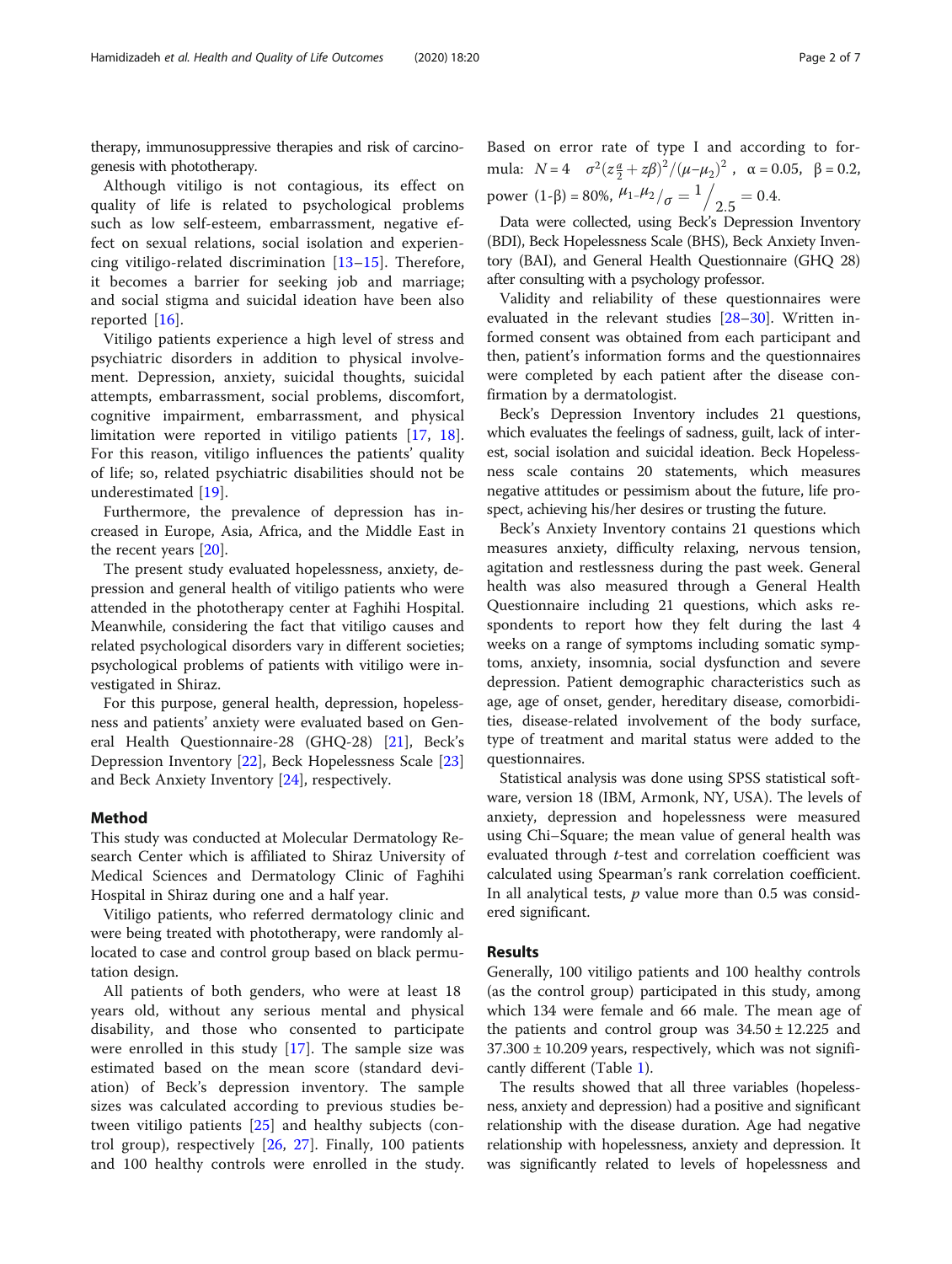depression, but it had not significant relationship with the level of anxiety (Table 2).

The levels of hopelessness, anxiety and depression were also measured in both patient and healthy controls based on gender. The results also showed that the patients were significantly more anxious and hopeless compared to the healthy controls while there was no difference in the level of depression between the patients and healthy controls. On the other hand, the women with vitiligo were significantly more anxious and hopeless than men with vitiligo (Tables 3 and [4\)](#page-3-0).

Married patients were more anxious and hopeless based on their levels of hopelessness, anxiety and depression in comparison with the healthy control. The results of this study also showed that depression, anxiety and hopelessness levels of single patients were higher than the single subjects in the healthy controls. There was no significant difference in the levels of depression, anxiety and hopelessness between married and single vitiligo patients (Table [5](#page-3-0)).

Regarding to the vitiligo-related involvement of the body surface, women whose hands were affected, and married patients with facial, arm, and hand

Table 3 Show the prevalence and severity of depression, anxiety and hopelessness in the case and control group

|                          | Case        | Control    | p-value |
|--------------------------|-------------|------------|---------|
| Severity of depression   |             |            |         |
| Minimal                  | 53 (53.0%)  | 60 (60%)   | 0.157   |
| Mild                     | 19 (19.0%)  | 25 (25%)   |         |
| Moderate                 | 16 (16.0%)  | 9(9%)      |         |
| Severe                   | 12 (12.0%)  | 6(6%)      |         |
| Severity of anxiety      |             |            |         |
| Minimal                  | 32 (32. 7%) | 49 (49.5%) | 0.015   |
| Mild                     | 27 (27.6%)  | 30 (30.3%) |         |
| Moderate                 | 25 (25.5%)  | 15 (15.2%) |         |
| Severe                   | 14 (14.3%)  | $5(5.1\%)$ |         |
| Severity of hopelessness |             |            |         |
| Minimal                  | 40 (40.0%)  | 48 (48.5%) | 0.006   |
| Mild                     | 34 (34%)    | 42 (42.4%) |         |
| Moderate                 | 18 (18.0%)  | $9(9.1\%)$ |         |
| Severe                   | $8(8.0\%)$  | $0(0\%)$   |         |

Table 1 Shows demographic characteristics of vitiligo and control group

<span id="page-2-0"></span>

| Hamidizadeh et al. Health and Quality of Life Outcomes | (2020) 18:20 |  |
|--------------------------------------------------------|--------------|--|
|                                                        |              |  |

|                                 | n              | Age (Mean $\pm$ SD) | $p$ – value |
|---------------------------------|----------------|---------------------|-------------|
| Case                            | 100            | $34.50 \pm 12.225$  | 0.081       |
| Control                         | 100            | $37.30 \pm 10.209$  |             |
| Sex                             |                |                     |             |
| Case                            |                |                     |             |
| Female                          | 69             | $34.22 \pm 11.697$  | 0.732       |
| Male                            | 31             | $35.13 \pm 13.515$  |             |
| Control                         |                |                     |             |
| Female                          | 65             | $36.23 \pm 9.548$   | 0.160       |
| Male                            | 35             | $39.26 \pm 11.200$  |             |
| Case                            |                |                     |             |
| Age of onset of vitiligo        |                |                     |             |
| Female                          | 69             | $22.94 \pm 14.396$  | 0.373       |
| Male                            | 31             | $25.61 \pm 12.339$  |             |
| Duration of disease             |                |                     |             |
| Female                          | 69             | $11.28 \pm 10.222$  | 0.425       |
| Male                            | 31             | $9.52 \pm 10.013$   |             |
| Marital status (missing $= 5$ ) |                |                     |             |
| Married                         |                |                     |             |
| Case                            | 56             | $39.02 \pm 11.298$  | 0.565       |
| Control                         | 53             | $40.13 \pm 8.614$   |             |
| Single                          |                |                     |             |
| Case                            | 42             | $28.10 \pm 10.164$  | 0.075       |
| Control                         | 39             | $32.03 \pm 9.413$   |             |
| Widow                           |                |                     |             |
| Case                            | 1              | 59                  | 0.445       |
| Control                         | $\overline{4}$ | $50.75 \pm 8.421$   |             |
| Family history of vitiligo      |                |                     |             |
| Female                          | 22             | $32.50 \pm 11.300$  | 0.445       |
| Male                            | 7              | $36.71 \pm 16.070$  |             |

| Table 2 Shows the correlation between depression, anxiety and  |
|----------------------------------------------------------------|
| hopeless levels with age A: in case group and B: in control    |
| group, and C: shows correlation between depression, anxiety    |
| and hopeless levels with duration of disease in vitiligo group |

Depression - 0.255 0.010 Anxiety **0.147** - 0.147 0.150 Hopeless - 0.243 0.015

Depression 0.051 0.619 Anxiety 0.026 0.801 Hopeless - 0.011 0.911

Depression 0.194 0.053 Anxiety 0.293 0.003 Hopeless 0.216 0.031

A: Case  $(n = 100)$ Age

 $B:$  Control ( $n = 100$ )

 $C: Case (n = 100)$ Duration of illness

Age

Correlation Coefficient *p-value*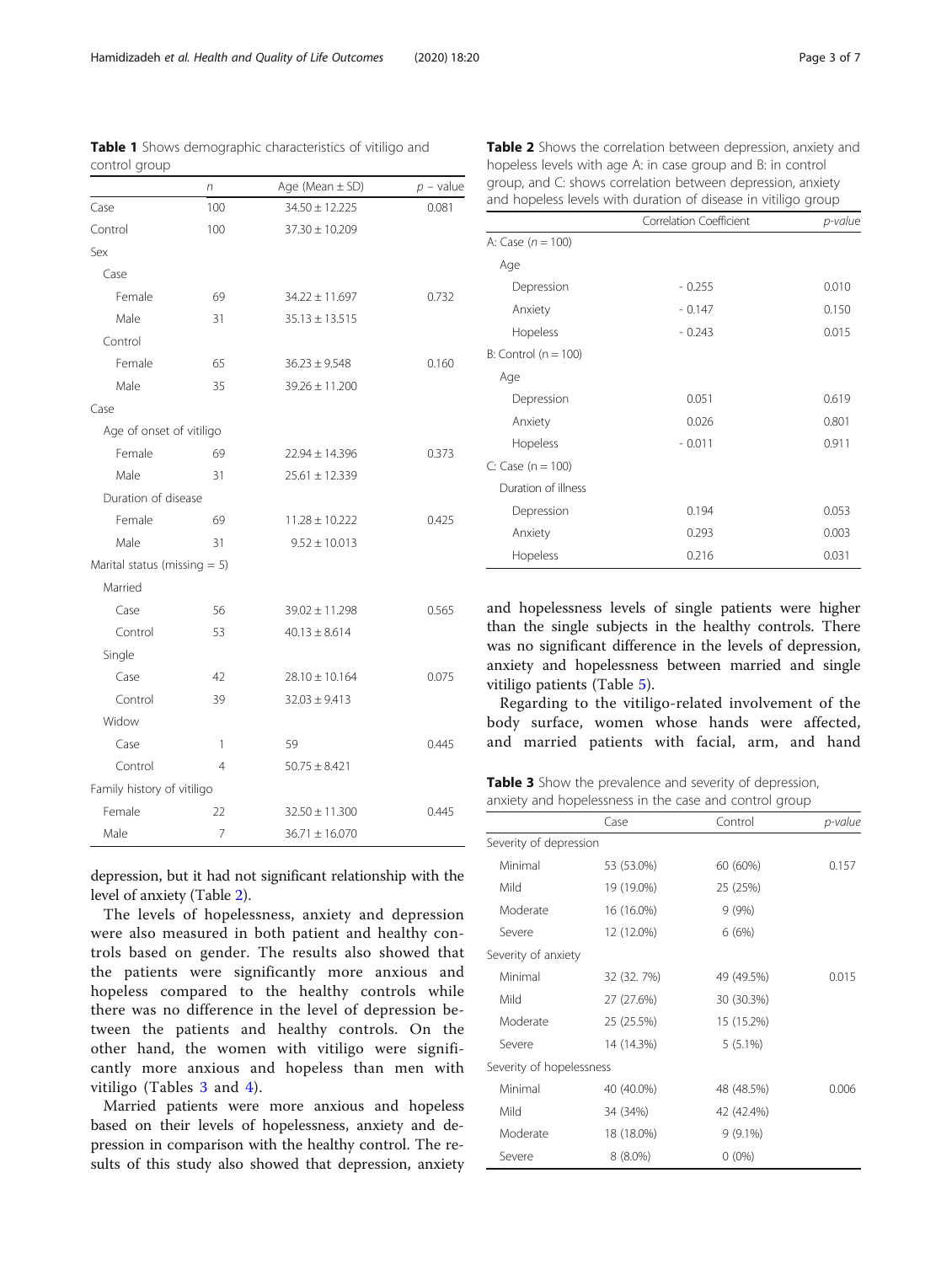|                          | Women       |            |         | Men        |            |         |
|--------------------------|-------------|------------|---------|------------|------------|---------|
|                          | Case        | Control    | p-value | Case       | Control    | p-value |
| Severity of depression   |             |            |         |            |            |         |
| Minimal                  | 36 (52.2%)  | 39 (60.0%) | 0.203   | 17 (54.8%) | 21 (60.0%) | 0.698   |
| Mild                     | 12 (17.4%)  | 16 (24.6%) |         | 7(22.6%)   | 9(25.7%)   |         |
| Moderate                 | 12 (17.4%)  | 5(7.7%)    |         | 4 (12.9%)  | 4 (11.4%)  |         |
| Severe                   | $9(13.0\%)$ | 5(7.7%)    |         | 3(9.7%)    | $1(2.9\%)$ |         |
| Severity of anxiety      |             |            |         |            |            |         |
| Minimal                  | 15 (22.4%)  | 34 (53.1%) | 0.002   | 17 (54.8%) | 15 (42.9%) | 0.354   |
| Mild                     | 21 (31.3%)  | 17 (26.6%) |         | 6 (19.4%)  | 13 (37.1%) |         |
| Moderate                 | 21 (31.3%)  | 10 (15.6%) |         | 4 (12.9%)  | 5(14.3%)   |         |
| Severe                   | 10 (14.9%)  | 3(4.7%)    |         | 4 (12.9%)  | 2(5.7%)    |         |
| Severity of hopelessness |             |            |         |            |            |         |
| Minimal                  | 26 (37.7%)  | 36 (56.3%) | 0.021   | 14 (45.2%) | 12 (34.3%) | 0.093   |
| Mild                     | 24 (34.8%)  | 22 (34.4%) |         | 10 (32.3%) | 20 (57.1%) |         |
| Moderate                 | 14 (20.3%)  | $6(9.4\%)$ |         | 4 (12.9%)  | 3(8.6%)    |         |
| Severe                   | 5(7.2%)     | $0(0.0\%)$ |         | 3(9.7%)    | $0(0.0\%)$ |         |

<span id="page-3-0"></span>Table 4 Shows the prevalence and severity of depression, anxiety and hopelessness in women and men in the case and control group

involvement were significantly more anxious. Also, married patients whose genital areas were involved and single patients whose head/neck and trunk areas were involved were significantly more depressed (data was not shown).

Comparing the results of general health in patients with those of the control group showed that patients had significantly poorer general health than the healthy controls. Also, the results showed that women with vitiligo had poorer general health compared to women in the control group. However, the general health of men who suffer from vitiligo was not significantly different compared to the healthy men. There was no significant difference between women and men in relation to general health in patients and in controls, respectively (Table [6\)](#page-4-0). Also, vitiligo involves body area which did not affect general health status (data not shown).

Table 5 Shows the prevalence and severity of depression, anxiety and hopelessness in married and single patients in the case and control group

|                          | Married    |            |          | Single     |            |          |
|--------------------------|------------|------------|----------|------------|------------|----------|
|                          | Case       | Control    | p-value  | Case       | Control    | p-value  |
| Severity of depression   |            |            |          |            |            |          |
| Minimal                  | 35 (62.5%) | 43 (81.1%) | $0.137*$ | 17 (40.5%) | 14 (35.9%) | $0.033*$ |
| Mild                     | 8 (14.3%)  | $2(3.8\%)$ |          | 10 (23.8%) | 20 (51.3%) |          |
| Moderate                 | 8 (14.3%)  | $5(9.4\%)$ |          | 8 (19.0%)  | $2(5.1\%)$ |          |
| Severe                   | $5(8.9\%)$ | 3(5.7%)    |          | 7 (16.7%)  | 3(7.7%)    |          |
| Severity of anxiety      |            |            |          |            |            |          |
| Minimal                  | 21 (38.9%) | 33 (62.3%) | $0.017*$ | 10 (23.8%) | 12 (31.6%) | $0.008*$ |
| Mild                     | 15 (27.8%) | 7 (13.2%)  |          | 12 (28.6%) | 21 (55.3%) |          |
| Moderate                 | 9(16.7%)   | 11 (20.8%) |          | 15 (35.7%) | $3(7.9\%)$ |          |
| Severe                   | 9(16.7%)   | $2(3.8\%)$ |          | 5 (11.9%)  | $2(5.3\%)$ |          |
| Severity of hopelessness |            |            |          |            |            |          |
| Minimal                  | 24 (42.9%) | 34 (65.4%) | $0.039*$ | 15 (35.7%) | 10 (25.6%) | $0.040*$ |
| Mild                     | 18 (32.1%) | 14 (26.9%) |          | 15 (35.7%) | 24 (61.5%) |          |
| Moderate                 | 11 (19.6%) | 4(7.7%)    |          | 7 (16.7%)  | 5 (12.8%)  |          |
| Severe                   | $3(5.4\%)$ | $0(0.0\%)$ |          | 5 (11.9%)  | $0(0.0\%)$ |          |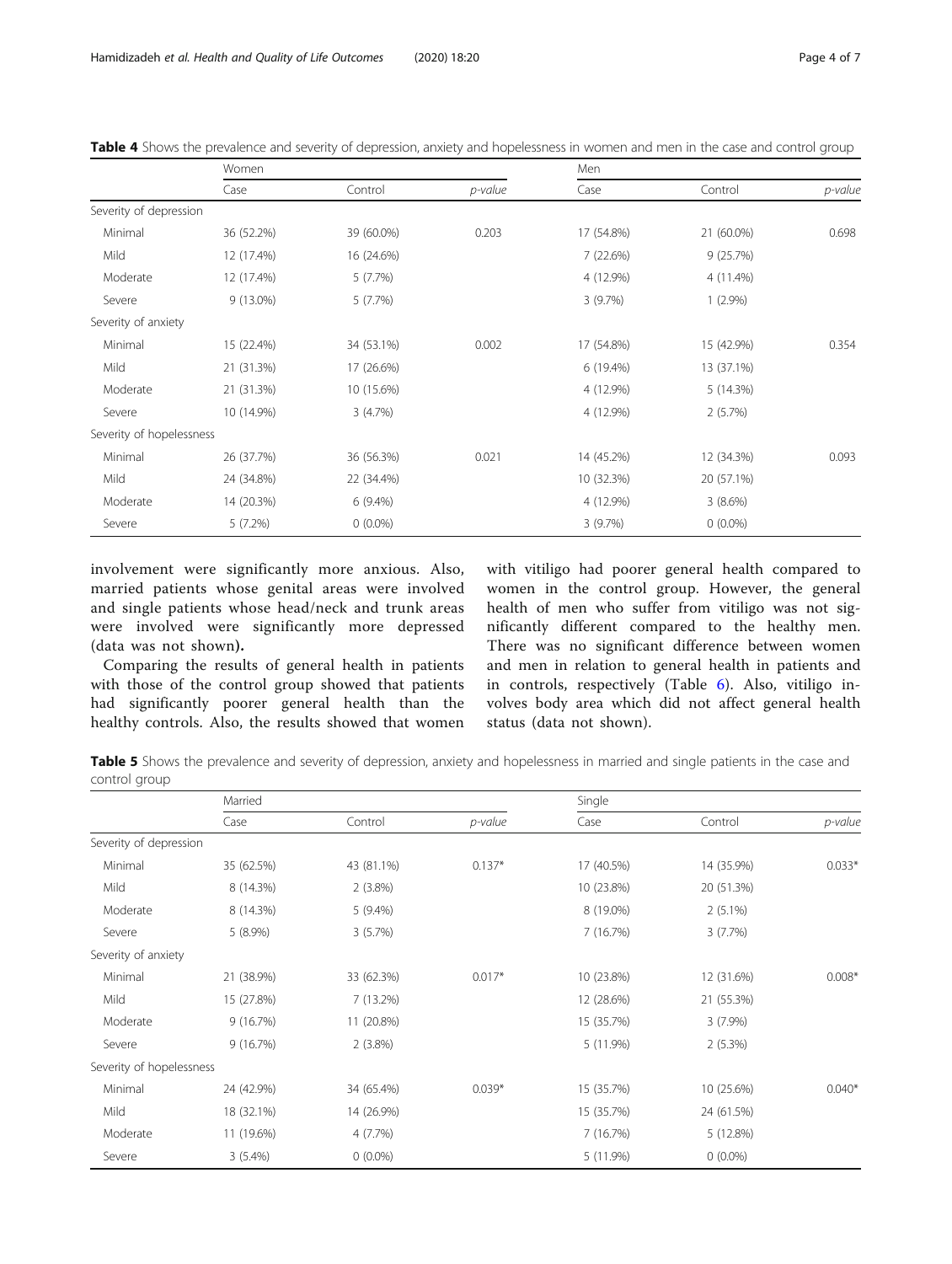<span id="page-4-0"></span>Table 6 shows GHQ positive and GHQ negative in the vitiligo group in comparison with the controls

|         | n   | $GHQa(Mean \pm SD)$ | $p$ -value | GHQ - <sup>b</sup> n (%) | $GHQ + c n (\%)$ | $p$ -value |
|---------|-----|---------------------|------------|--------------------------|------------------|------------|
| Case    | 99  | $26.46 \pm 15.183$  | 0.036      | 50 (50.5)                | 49 (49.5)        | 0.018      |
| Control | 100 | $22.12 \pm 13.852$  |            | 67(67.0)                 | 33 (33.0)        |            |
| Case    |     |                     |            |                          |                  |            |
| Women   | 68  | $27.74 \pm 15.554$  | 0.219      | 33 (48.5)                | 35(51.5)         | 0.666      |
| Men     | 31  | $23.68 \pm 14.181$  |            | 17(54.8)                 | 14(45.2)         |            |
| Control |     |                     |            |                          |                  |            |
| Woman   | 65  | $20.35 \pm 13.008$  | 0.082      | 45 (69.2)                | 20 (30.8)        | 0.656      |
| Men     | 35  | $25.40 \pm 14.939$  |            | 22(62.9)                 | 13(37.1)         |            |
| Women   |     |                     |            |                          |                  |            |
| Case    | 68  | $27.74 \pm 15.554$  | 0.004      | 33 (42.3)                | 35 (63.6)        | 0.022      |
| Control | 65  | $20.35 \pm 13.008$  |            | 45 (57.7)                | 20 (36.4)        |            |
| Men     |     |                     |            |                          |                  |            |
| Case    | 31  | $23.68 \pm 14.181$  | 0.634      | 17(43.6)                 | 14(51.9)         | 0.618      |
| Control | 35  | $25.40 \pm 14.939$  |            | 22(56.4)                 | 13(48.1)         |            |

<sup>a</sup>General Health Questionnaire (GHQ)

<sup>b</sup>having normal mental health

c having poor mental health

### **Discussion**

Vitiligo is an acquired disease, which is caused by the loss of functioning melanocytes, and its cause is still unknown. There are different treatment options based on different mechanisms to treat vitiligo.

Although vitiligo does not cause physical disability, long-term treatment, lack of consistent effective therapy and a significant financial burden are stressful for patients who have been involved. This issue affects the patients' emotions, mental well-being and sexual relationship, and has a significant effect on patients' quality of life. In reviewing DLQI studies, patients' quality of life with vitiligo has been evaluated over the past 20 years [\[31](#page-6-0)]. In several studies, poor quality of life of patients was observed in some countries [\[32\]](#page-6-0) as well as in Iran [[33](#page-6-0)–[35\]](#page-6-0). Studies showed poorer quality of life in women with vitiligo compared to men with vitiligo [\[36](#page-6-0)], in married women in comparison with single women [[33](#page-6-0)], and in Muslim women in comparison with Muslim men [[37](#page-6-0)]. Nonetheless, depression [[20](#page-5-0), [25,](#page-6-0) [38,](#page-6-0) [39](#page-6-0)], anxiety and hopelessness [\[40](#page-6-0), [41](#page-6-0)], were more reported in vitiligo patients.

In this study we investigated the hopelessness, depression, anxiety and general health levels of vitiligo patients. We found that the levels of anxiety and hopelessness in patients were significantly higher than healthy controls.

The results also showed that women with vitiligo compered to healthy controls were more anxious and hopeless while, there was no significant difference in the levels of anxiety and hopelessness among men with vitiligo in comparison with the healthy controls.

It seems that the significant difference in the levels of hopelessness and anxiety between the patients and controls was due to low significant levels of these two variables between women. Our results were consistent with the results of previous studies, which suggest women with vitiligo had poorer quality of life [[33](#page-6-0), [36,](#page-6-0) [37](#page-6-0), [42\]](#page-6-0). However, other studies concluded that vitiligo patients suffer more from depression and anxiety [\[20](#page-5-0), [38](#page-6-0)–[41](#page-6-0)]. On the contrary to other studies, this study showed that the women were more anxious and hopeless. The married patients with genital areas and feet involvement and the single patients with trunk involvement were significantly more depressed.

The results also showed that there was a significant difference in general health between the patients, so that the patients had a worse general health. The significant difference in the general health between the patients and the healthy controls is due to a poorer general health of women with vitiligo. The results of this study also showed that married people and singles were more hopeless and anxious than their corresponding controls, whereby the singles were also even more depressed.

Some studies showed that the quality of life of vitiligo patients was affected by stigma [[43\]](#page-6-0), sexual dissatisfaction  $[44]$  $[44]$  and lack of self-esteem  $[45]$  $[45]$ , and patients have difficulty to find a job and consider vitiligo as a significant obstacle to get married [[16\]](#page-5-0). Therefore, control or treatment of vitiligo patients requires general identification of the patient's problems, both psychological and physical, and individual therapy. In this sense, dermatologists should evaluate the psychiatric status of women with vitiligo in addition to physical treatment. Furthermore, the interaction between the patient and the doctor is also significant. Previous studies showed the effects of psychiatric disorders, patient-physician interaction, and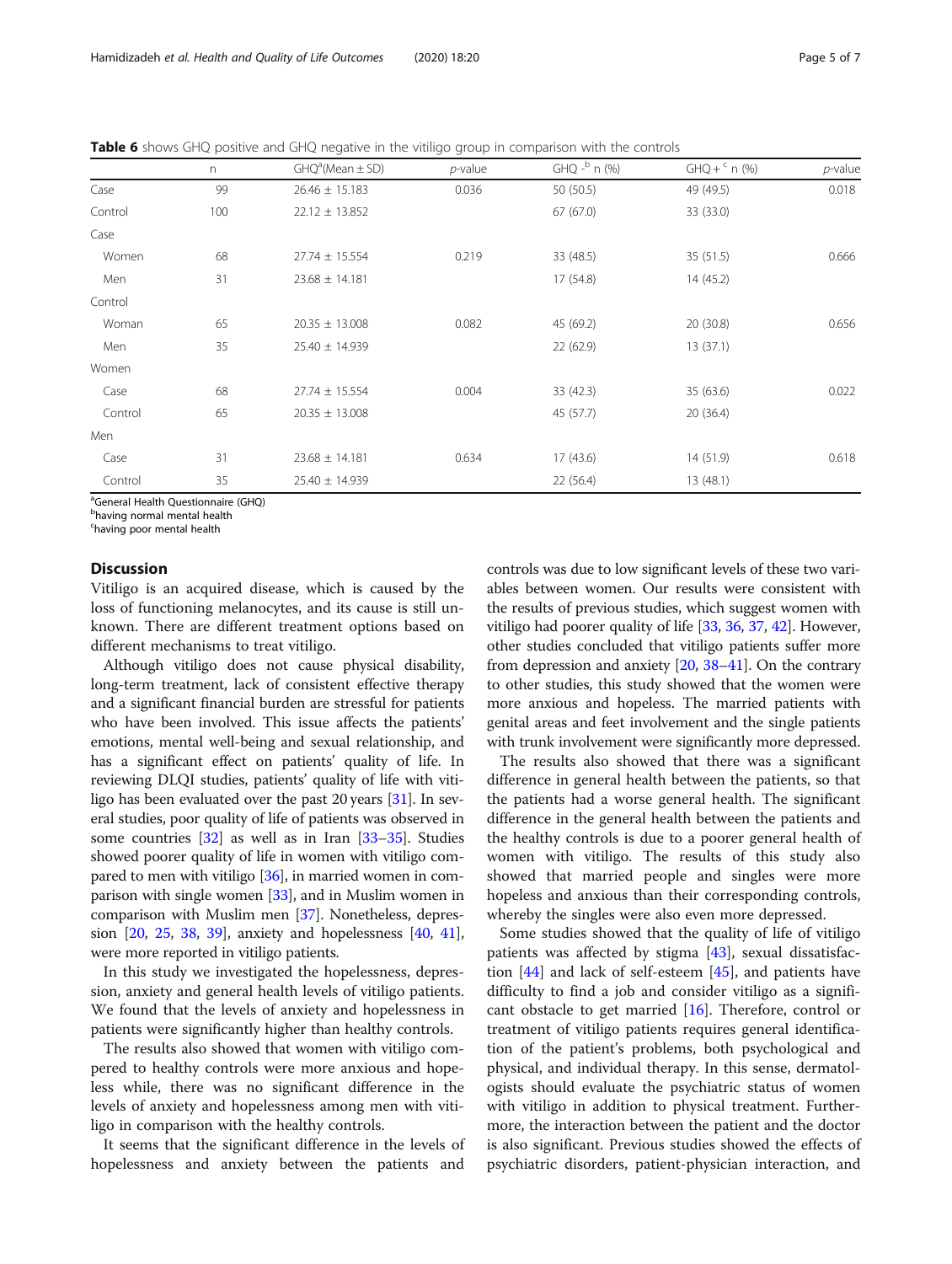<span id="page-5-0"></span>also evaluation of patients' mental and physical health on their quality of life [17, [46,](#page-6-0) [47](#page-6-0)]. Papadopoulos et al. showed that counseling can help to improve self-esteem and quality of life in vitiligo patients and may even have a positive effect on the course of the disease [\[48](#page-6-0)]. Other studies have confirmed that it is important to identify and treat patients' psychosocial and social factors for more positive effect on quality of life and treatment [[49,](#page-6-0) [50\]](#page-6-0).

# Conclusion

Women suffer from vitiligo more than men and are more anxious and hopeless. The physician should consider both the physical and psychological problems especially in women in order to obtain the best possible treatment.

#### Abbreviations

BAI: Beck Anxiety Inventory; BDI: Beck's Depression Inventory; BHS: Beck Hopelessness Scale; DLQI: Dermatology Life Quality Index; GHQ: General Health Questionnaire; IBM: International Business Machines; NY: New York; SD: Standard deviation; USA: United States of America

#### Acknowledgements

We would like to thank Dr. Armaghan Ashraf for her support and all the patients who participated in this project.

#### Authors' contributions

NH: Conceptualization & project administration. SR Collected the data. AG: Methodology. MMP, PJ, NH: Analysis and interpretation of the data. NH, SR: Supervision. NH, AG, FH Writing - original draft. NH: Writing - review & editing. All authors read and approved the final manuscript.

#### Funding

This project was financially supported by a grant (Grand number: 92–01-65- 6410) from Molecular Dermatology Research Center, Shiraz University of Medical Sciences, Shiraz, Iran.

#### Availability of data and materials

The data is presented and kept by the authors and is available for scrutiny.

### Ethics approval and consent to participate

This study was approved by the local Ethics Committee of Shiraz University of Medical Science (EC-SUMS Number: 93–6410), Informed consent was obtained from each participants.

#### Consent for publication

All authors understand that the manuscript will be freely available on the internet and may be seen by the general public

#### Competing interests

The authors declare that they have no competing interests.

#### Author details

<sup>1</sup>Molecular Dermatology Research Center, Shiraz University of Medical Sciences, P.O. Box: 7134844119, Zand Avenue, Shiraz, Iran. <sup>2</sup>Research Center for Psychiatry and Behavioral Sciences, Department of Psychiatry, Shiraz University of Medical Sciences, Shiraz, Iran. <sup>3</sup>Department of Psychiatry, UCLA-Kern Psychiatry Residency Program, Kern Medical, Kern Behavioral Health and Recovery Services, Bakersfield, CA, USA. <sup>4</sup>Department of Biostatistics, Shiraz University of Medical Sciences, Shiraz, Iran.

Received: 27 November 2019 Accepted: 22 January 2020 Published online: 03 February 2020

#### References

- 1. Tarle RG, Nascimento LM, Mira MT, Castro CC. Vitiligo--part 1. An Bras Dermatol. 2014;89(3):461–70 Epub 2014/06/18. PubMed PMID: 24937821; PubMed Central PMCID: PMC4056705.
- 2. Tobin DJ, Swanson NN, Pittelkow MR, Peters EM, Schallreuter KU. Melanocytes are not absent in lesional skin of long duration vitiligo. J Pathol. 2000;191(4):407–16. [https://doi.org/10.1002/1096-9896\(2000\)9999:](https://doi.org/10.1002/1096-9896(2000)9999:9999<::AID-PATH659>3.0.CO;2-D) [9999<::AID-PATH659>3.0.CO;2-D](https://doi.org/10.1002/1096-9896(2000)9999:9999<::AID-PATH659>3.0.CO;2-D) Epub 2000/08/05 PubMed PMID: 10918216.
- 3. Le Poole IC, van den Wijngaard RM, Westerhof W, Dutrieux RP, Das PK. Presence or absence of melanocytes in vitiligo lesions: an immunohistochemical investigation. J Invest Dermatol. 1993;100(6):816–22 Epub 1993/06/01. PubMed PMID: 7684427.
- 4. Laddha NC, Dwivedi M, Mansuri MS, Gani AR, Ansarullah M, Ramachandran AV, et al. Vitiligo: interplay between oxidative stress and immune system. Exp Dermatol. 2013;22(4):245–50. <https://doi.org/10.1111/exd.12103> Epub 2013/02/22. PubMed PMID: 23425123.
- 5. Silverberg NB. The epidemiology of vitiligo. Curr Derm Rep. 2015;4:36–43.
- 6. Mosher DB, Fitzpatrick TB, Ortonne JP, Hori Y. Disorders of pigmentation. In: Fitzpatrick TB, Eisen AZ, Wolff K, Freedberg IM, Austen KF, editors. Dermatology in general medicine. New York: McGraw-Hill Book Co.; 1987. p. 794–876.
- Masini C, AD Vitiligo. 4th ed. In: Williams H. Birgby M, Diepgen T. Herxheimer A. Naldi L. Rzany B. editors. Evidence-based dermatology. BMJ Publishing Group. 2003.
- 8. Majumder PP, Nordlund JJ, Nath SK. Pattern of familial aggregation of vitiligo. Arch Dermatol. 1993;129(8):994–8 Epub 1993/08/01. PubMed PMID: 8352624.
- 9. Whitton ME, Ashcroft DM, Barrett CW, Gonzalez U. Interventions for vitiligo. Cochrane Database Syst Rev. 2006;1:CD003263. [https://doi.org/10.1002/](https://doi.org/10.1002/14651858.CD003263.pub3) [14651858.CD003263.pub3](https://doi.org/10.1002/14651858.CD003263.pub3) PubMed PMID: 16437451.
- 10. Hahn SK, Nordlund JJ. Vitiligo. Oxford: Blackwell Science; 2000. p. 1–306.
- 11. Braun-Falco O, Plewig G, Wolf HH. Dermatologie und Venerologie, 4. Aufl., Depigmentierungen. Berlin, Heidelberg, New York: Springer; 1996. p. 931ff.
- 12. De Gruyter W. Pschyrembel Klinisches Wörterbuch (259., neu bearbeitete Auflage). Berlin: Walter de Gruyter Gmbh & Co. KG; 2002.
- 13. Porter J, Beuf AH, Nordlund JJ, Lerner AB. Psychological reaction to chronic skin disorders: a study of patients with vitiligo. Gen Hosp Psychiatry. 1979; 1(1):73–7 Epub 1979/04/01. PubMed PMID: 499777.
- 14. Porter J, Beuf AH, Lerner A, Nordlund J. Response to cosmetic disfigurement: patients with vitiligo. Cutis. 1987;39(6):493–4 Epub 1987/06/ 01. PubMed PMID: 3608575.
- 15. Porter JR, Beuf AH, Lerner AB, Nordlund JJ. The effect of vitiligo on sexual relationships. J Am Acad Dermatol. 1990;22(2 Pt 1):221–2 Epub 1990/02/01. PubMed PMID: 2312803.
- 16. Pahwa P, Mehta M, Khaitan BK, Sharma VK, Ramam M. The psychosocial impact of vitiligo in Indian patients. Ind J Derm Venereol Leprology. 2013; 79(5):679–85. <https://doi.org/10.4103/0378-6323.116737> Epub 2013/08/27. PubMed PMID: 23974584.
- 17. Ongenae K, Beelaert L, van Geel N, Naeyaert JM. Psychosocial effects of vitiligo. Journal of the European Academy of Dermatology and Venereology : JEADV. 2006;20(1):1–8. <https://doi.org/10.1111/j.1468-3083.2005.01369.x> Epub 2006/01/13. PubMed PMID: 16405601.
- 18. Sarkar S, Sarkar T, Sarkar A, Das S. Vitiligo and Psychiatric Morbidity: A Profile from a Vitiligo Clinic of a Rural-based Tertiary Care Center of Eastern India. Ind J Dermatol. 2018;63(4):281–4. [https://www.ncbi.nlm.nih.gov/pmc/](https://www.ncbi.nlm.nih.gov/pmc/articles/PMC6052755/) [articles/PMC6052755/](https://www.ncbi.nlm.nih.gov/pmc/articles/PMC6052755/).
- 19. Shenefelt PD. Psychological interventions in the management of common skin conditions. Psychol Res Behav Manag. 2010;3:51–63 Epub 2010/01/01. PubMed PMID: 22110329; PubMed Central PMCID: PMC3218765.
- 20. Lai YC, Yew YW, Kennedy C, Schwartz RA. Vitiligo and depression: a systematic review and meta-analysis of observational studies. Br J Dermatol. 2017;177(3):708–18. <https://doi.org/10.1111/bjd.15199> Epub 2016/11/24. PubMed PMID: 27878819.
- 21. Goldberg DP, Hillier VF. A scaled version of the general health questionnaire. Psychol Med. 1979;9(1):139–45 PubMed PMID: 424481.
- 22. Beck AT, Ward CH, Mendelson M, Mock J, Erbaugh J. An inventory for measuring depression. Arch Gen Psychiatry. 1961;4:561–71 PubMed PMID: 13688369.